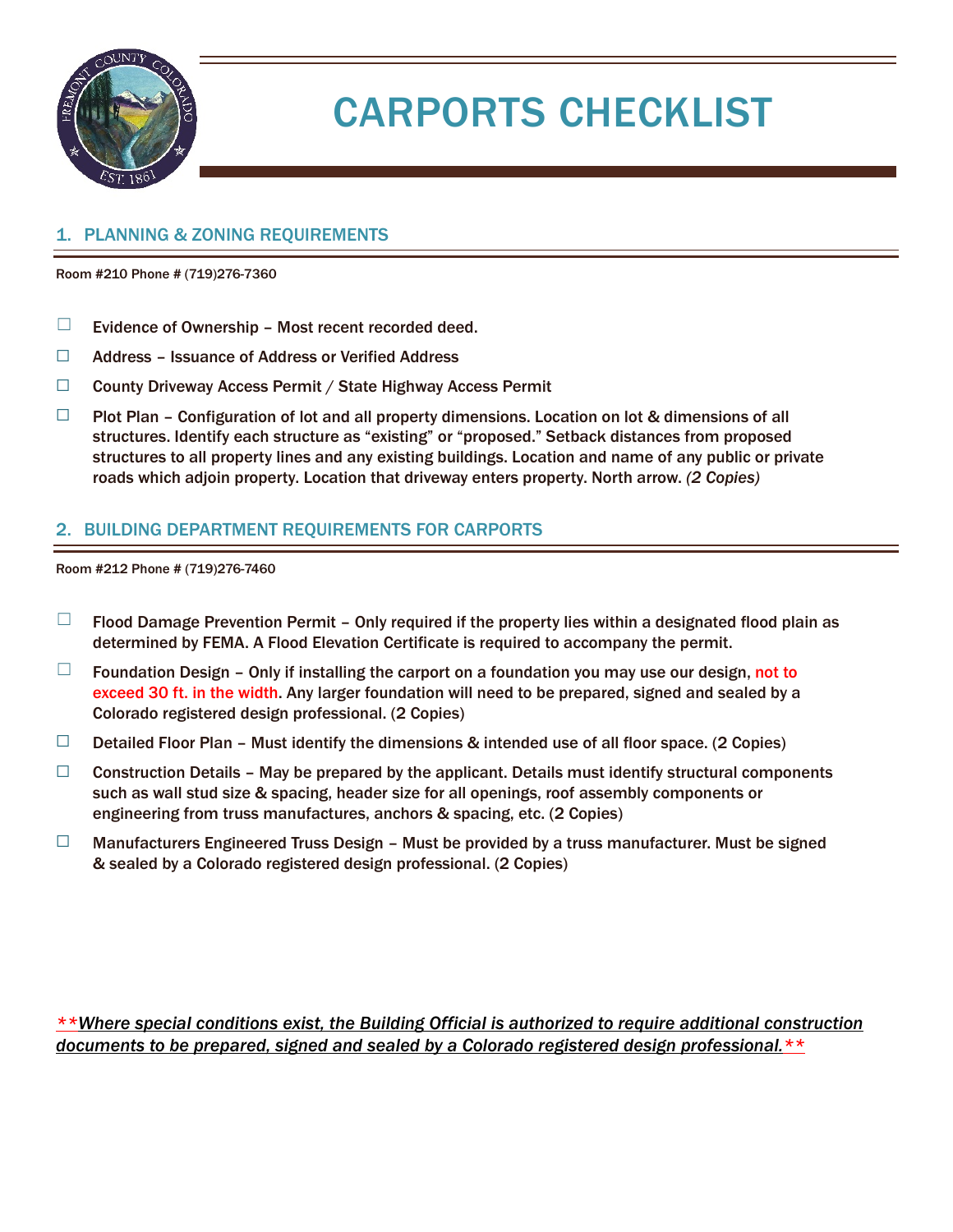# Sample Plot/Structure Plan

| <b>Structure Information</b>                  |                        |                        |
|-----------------------------------------------|------------------------|------------------------|
| Use/Type: Howe                                | Use/Type:              | Use/Type:              |
|                                               | Size:                  | Size:                  |
| Size: $1200$ sq. $61$<br>Average Height: $22$ | <b>Average Height:</b> | <b>Average Height:</b> |
| Habitable Area: $200 s_5$ , $f$               | <b>Habitable Area:</b> | <b>Habitable Area:</b> |

Use/Type: Please indicate if it is an accessory building (barn, garage, shed, etc.), dwelling or commercial/industrial building.

Size: Provide size in square footage. Include porches, decks, etc.

Habitable area: Area that is designed for habitation, excludes garages, porches, etc.

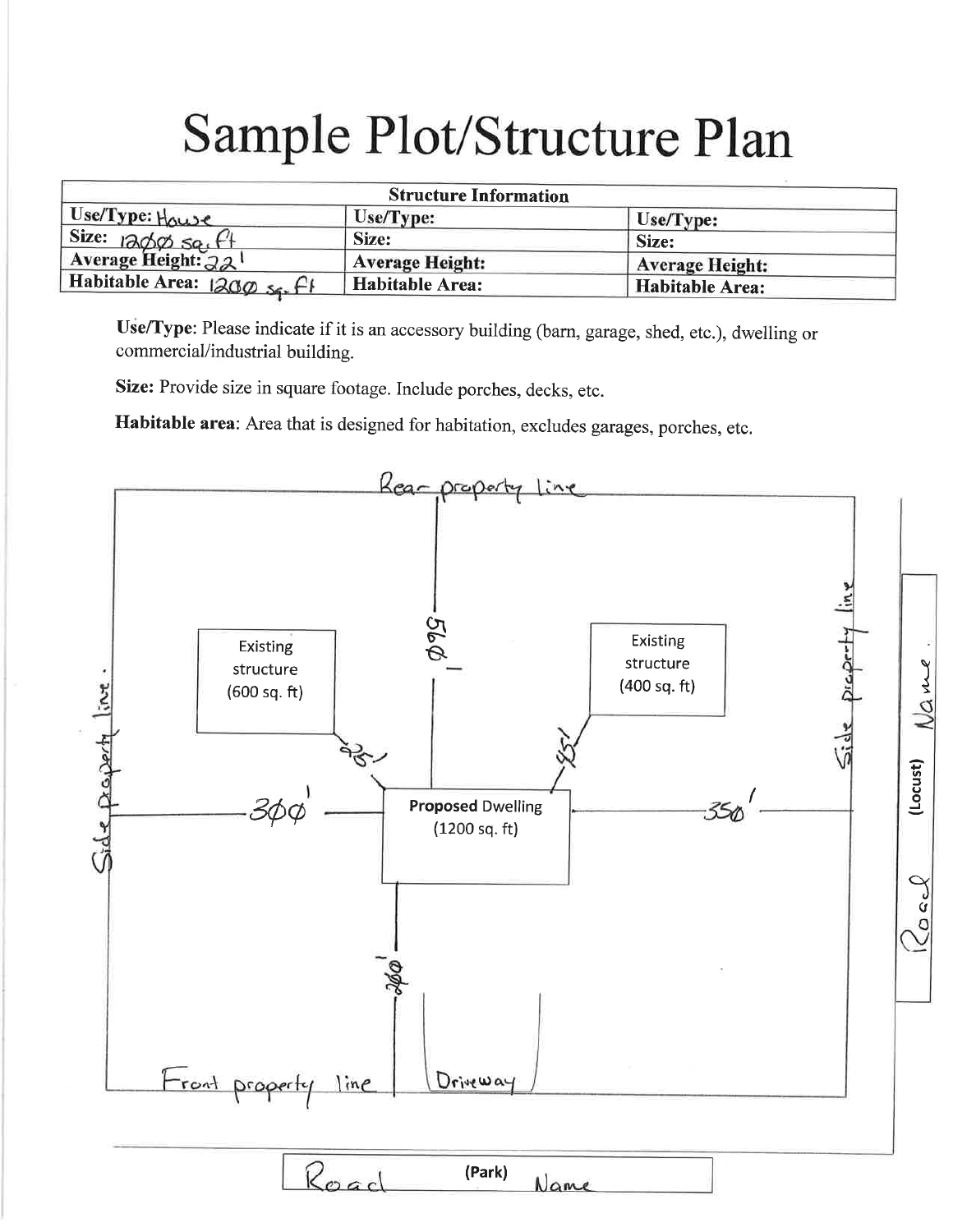

# **Building Guide**

**Colorado Chapter of the International Code Council** 

# **Single Family Residential** Patio Covers & Carports

## **How to Use this Guide**

Provide two sets of plans and complete the following:

**Complete this Building Guide** by filling in the blanks on page two, and indicating which construction details will be used.

**2 Provide 2 Plot Plans** (site plan) showing dimensions of your project or addition and its relationship to existing buildings or structures on the property and the distance to existing property lines drawn to scale.

## 3 Fill out a building permit application.

The majority of permit applications are processed with little delay. The submitted documents will help determine if the project is in compliance with building safety codes, zoning ordinances and other applicable laws.

The Colorado Chapter of the International Code Council is a professional organization seeking to promote the public health, safety and welfare to building construction. We appreciate your feedback and suggestions. To obtain a master copy of this building guide, please write to the Colorado Chapter of the International Code Council, P.O. Box 961, Arvada, CO 80001.

http://www.coloradochaptericc.org

This handout was developed by the Colorado Chapter of the International Code Council as a basic plan submittal under the 2006 International Residential Code. It is not intended to cover all circumstances. Check with your Department of Building Safety for additional requirements.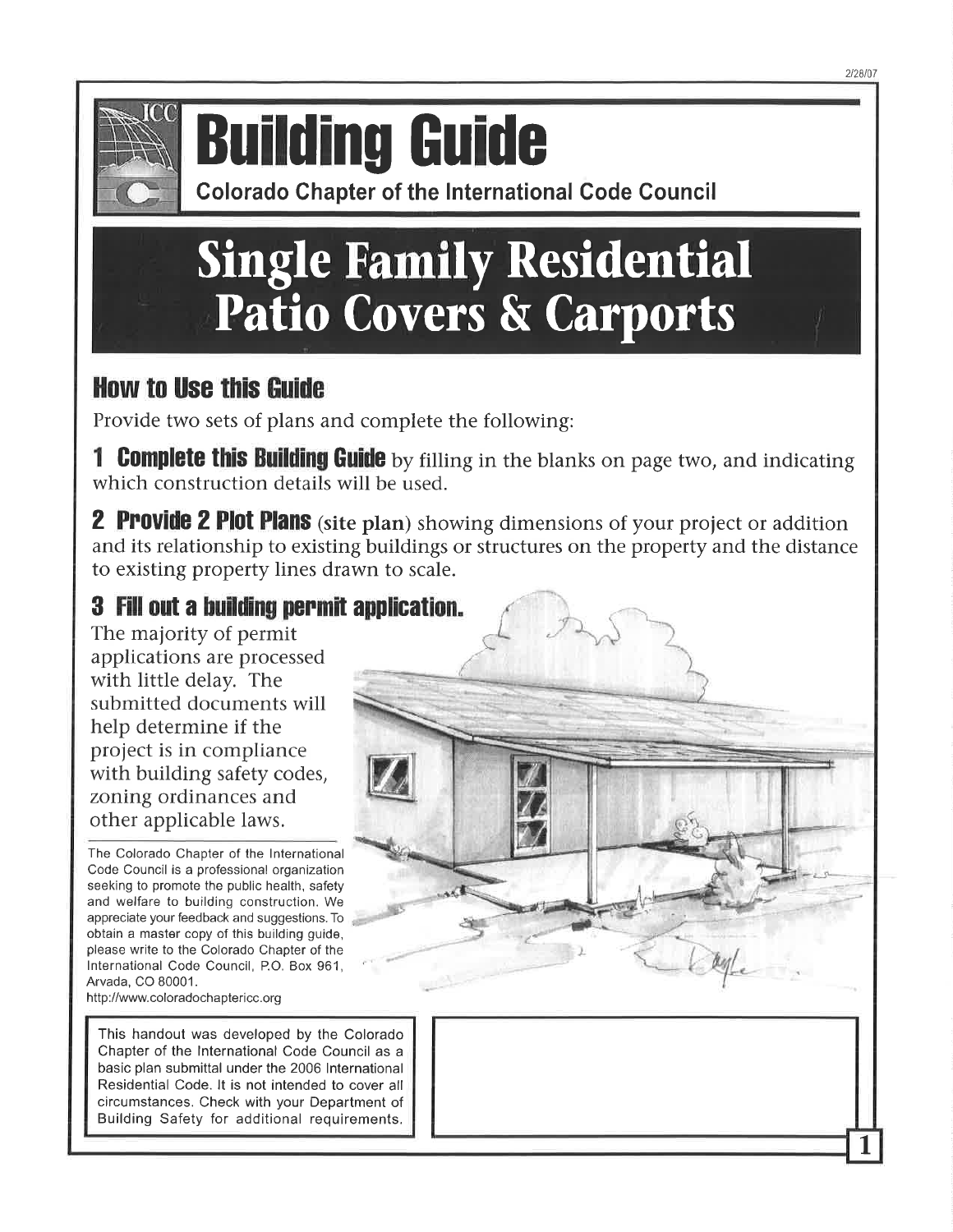## **Single Family Residential Patio Covers & Carports**

**Address:** 

#### **Directions**

- 1. Fill in the blanks with dimensions and materials which will be used to build the structure. Please print legibly.
- 2. Indicate in the check boxes which details from page 3 will be used. Please note if any of the sides of your carport addition are closer than 5'-0" to the property line, that side of the carport must be enclosed with a solid 1 hour fire rated wall as shown in Alternate Details B and C. You must however, keep at least two sides of the carport open to conform to the building code requirements. Zoning approval is required.
- **3.** Roofing to be installed per manufacturer's instructions, including low slope application and required inspections made.